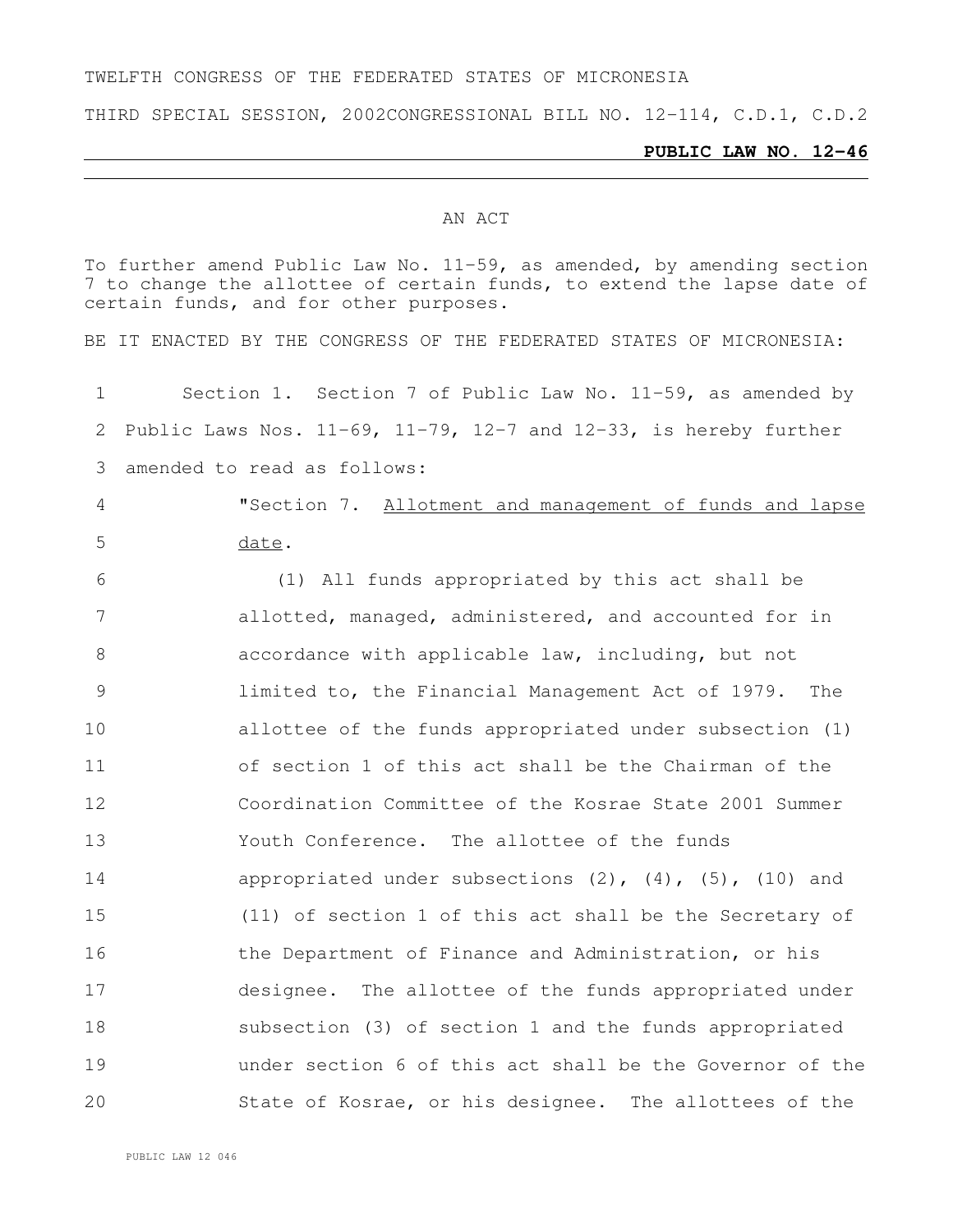# **PUBLIC LAW NO. 12-46**

| $\mathbf 1$   | funds appropriated under subsections (6) through (9) of   |
|---------------|-----------------------------------------------------------|
| 2             | section 1 of this act shall be the Mayors of the          |
| 3             | respective towns or municipalities. The allottee of the   |
| 4             | funds appropriated under sections 2 and 5 of this act     |
| 5             | shall be the President of the Federated States of         |
| 6             | Micronesia, or his designee. The allottee of the funds    |
| 7             | appropriated under section 3 of this act shall be the     |
| 8             | Chuuk State Commission on Improvement Projects, EXCEPT    |
| $\mathcal{G}$ | THAT the allottee of the_funds appropriated under         |
| 10            | subsection (2) (b) of section 3 of this act shall be      |
| 11            | Executive Director of the Mortlock Development            |
| 12            | Commission; and the allottee of the funds appropriated    |
| 13            | under subsection (6) of section 3 of this act shall be    |
| 14            | the Northwest Project Coordinator. The allottee of the    |
| 15            | funds appropriated under subsections (1) through (13)     |
| 16            | and subsection (15) of section 4 of this act shall be     |
| 17            | the Governor of the State of Yap, or his designee.<br>The |
| 18            | allottee of the funds appropriated under subsection (14)  |
| 19            | of section 4 of this act shall be the Speaker of the      |
| 20            | Congress of the Federated States of Micronesia, or his    |
| 21            | The allottees shall be responsible for<br>designee.       |
| 22            | ensuring that the funds appropriated by this act, or so   |
| 23            | much thereof as may be necessary, are used solely for     |
| 24            | the purpose specified in this act, and that no            |
| 25            | obligations are incurred in excess of the sum             |

of 3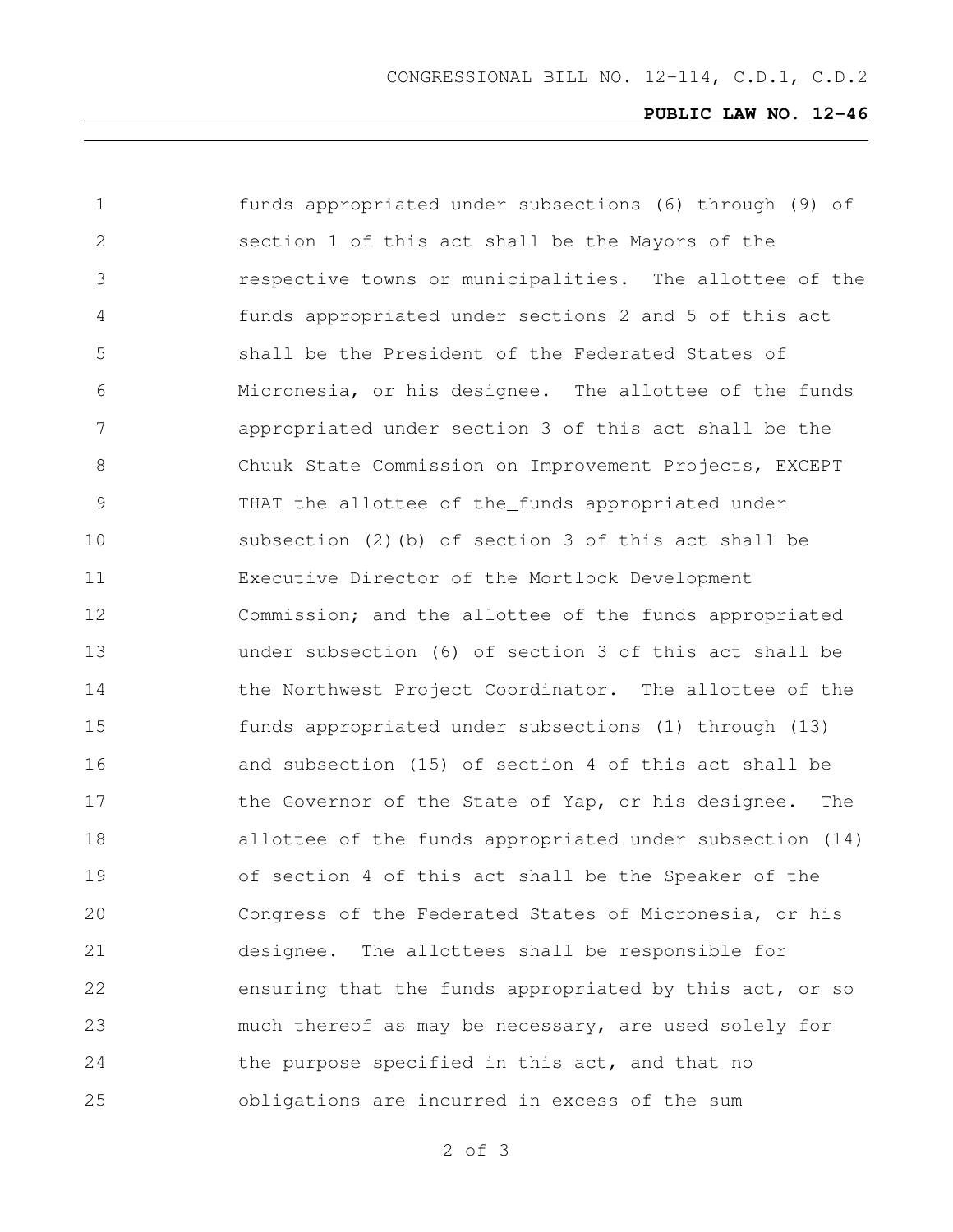# **PUBLIC LAW NO. 12-46**

| $\mathbf 1$<br>$\overline{2}$ | appropriated.<br>(2) The authority of the allottees to obligate funds |
|-------------------------------|-----------------------------------------------------------------------|
| 3                             | appropriated by this act shall lapse as of September 30,              |
| 4                             | 2005; EXCEPT THAT the authority of the allottee to                    |
| 5                             | obligate funds appropriated under subsection (10) of                  |
| 6                             | section 1 of this act shall not lapse."                               |
| 7                             | Section 2. This act shall become law upon approval by the             |
| 8                             | President of the Federated States of Micronesia or upon its           |
| 9                             | becoming law without such approval.                                   |
| 10                            |                                                                       |
| 11                            |                                                                       |
| 12                            |                                                                       |
| 13                            | $\sim$ 2002<br><u>July 23</u>                                         |
| 14                            |                                                                       |
| 15                            |                                                                       |
| 16                            |                                                                       |
| 17                            |                                                                       |
| 18                            | /s/ Redley Killion for                                                |
| 19                            | Leo A. Falcam<br>President                                            |
| 20                            | Federated States of Micronesia                                        |
| 21                            |                                                                       |
| 22                            |                                                                       |
| 23                            |                                                                       |
| 24                            |                                                                       |
| 25                            |                                                                       |